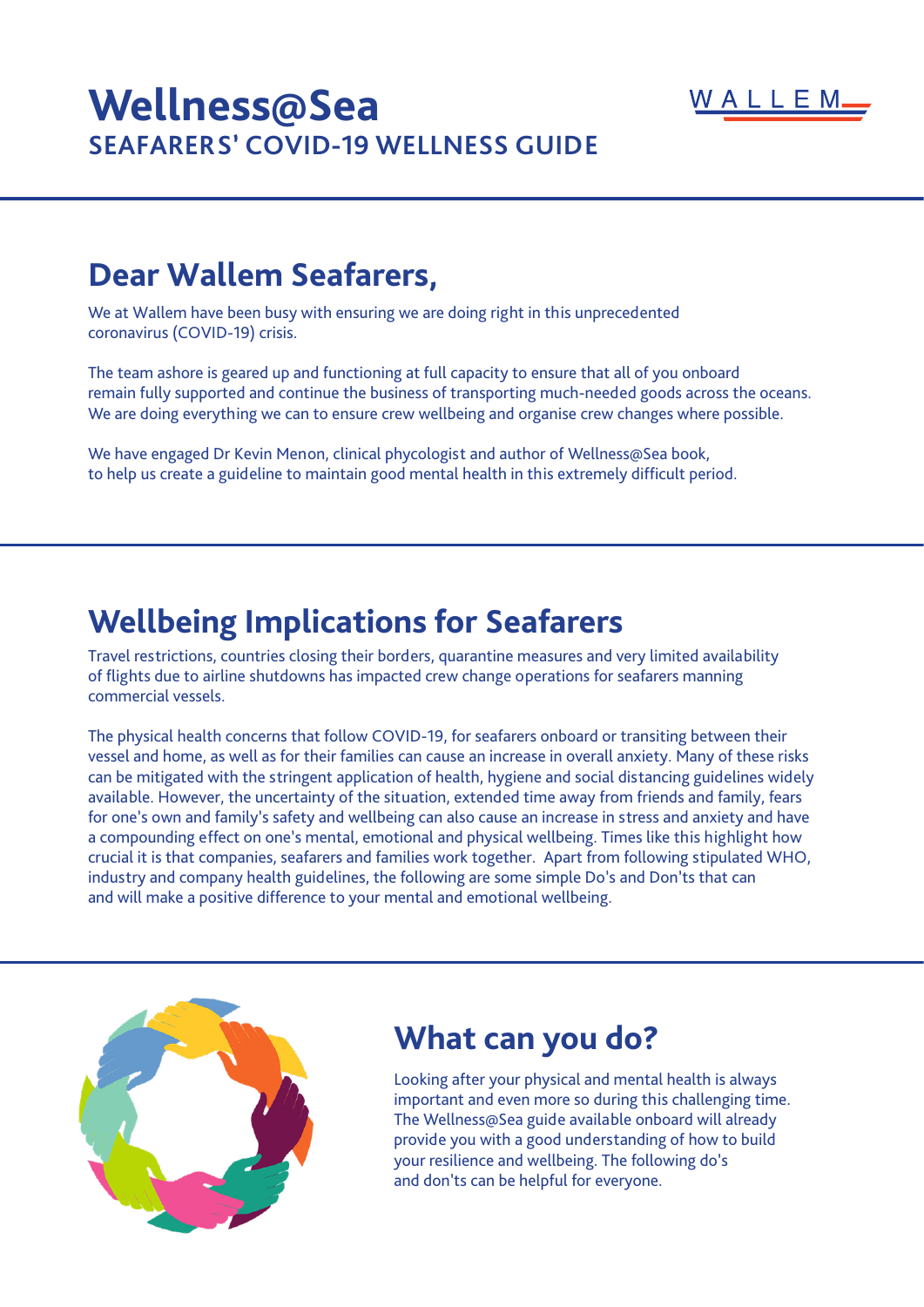## W A L L E M.



- Eat a balanced, healthy and nutritious diet. This will boost your immune system and provide you with the necessary nutrients to be healthy.
- Keep connected with family and friends at home. This will allow you to support them and will allow you to feel connected to your loved ones.



- Commit to at least 30min of exercise a day e.g. walking, stretching, using the gym, yoga etc. This will keep your physical health up, increase your energy levels and burn off any unhealthy nervous energy that builds up because of anxiety.
- Encourage, support and show appreciation to your fellow crewmates. Supporting others helps you feel more empowered and secure emotionally and improves the overall moral and positivity onboard.





- Spend time each day connecting with fellow crewmates. Talking and enjoying recreational activities together provides the human connection and enjoyment everyone requires to recharge. It will help you and your teammates destress, build camaraderie and moral.
- Limit seeking information updates to one or two specific times during the day from legitimate sources, e.g. WHO websites and company representatives etc. Inaccurate and misguided information can breed more panic and engaging with the constant stream of information will overwhelm and compound the anxiety that you may experience.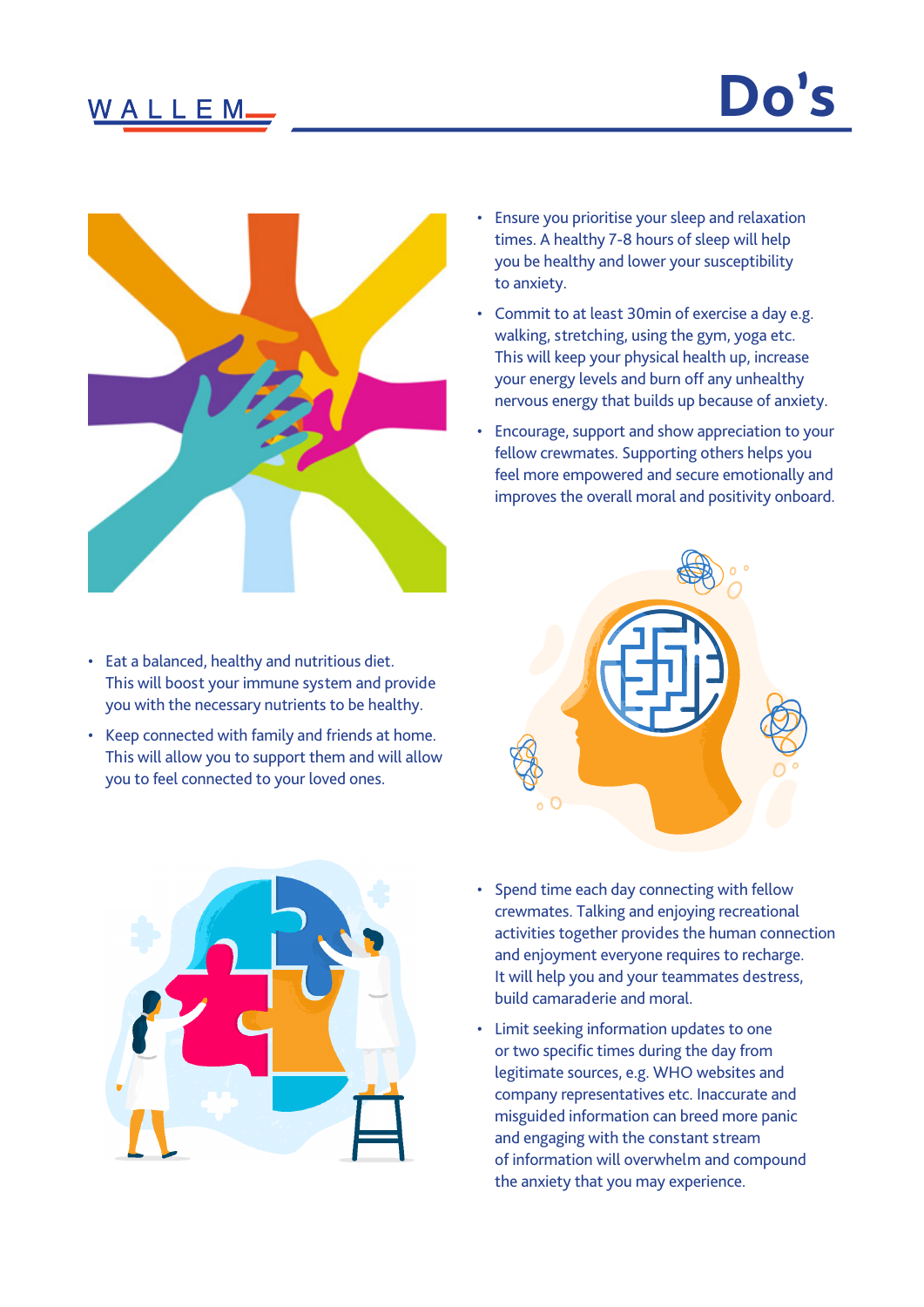#### WALLEM.

# **Do's**

- Maintain a positive outlook by focussing more things that you have control over in your day to day instead of things that are outside of your control. Focussing on the many things outside of our control especially in times of uncertainty breeds excessive worrying, anxiety and feelings of helplessness.
- An increase in anxiety and worry can create feelings or being overwhelmed and affect sleep. Have a good wind down strategy that refocuses the mind can promote better sleep e.g. reading, watching a show etc. If your mind seems to be full of worries, spend 5-7 minutes each evening writing them down in a journal or on a piece of paper. This strategy lessens the frequency and intensity of these negative thoughts over time.





- Practice gratitude and appreciation. Think about and even share with your family, about two or three things or experiences you feel appreciative of everyday. This trains your mind to be connected to the many positives that currently still exist and we perhaps take for granted. This actively builds a healthy positive mindset.
- Ask for help and support if you feel you need help with your mental and emotional wellness. Everyone needs help sometimes and learning how to deal with things healthily will build your resilience and ability to cope. Wallem has made Professional Counselling Support (with Dr Kevin Menon) available for all seafarers. Send a request to Seavoice@ wallem.com to access this confidential service.

- Include into your daily routine activities that promote mental and physical relaxation e.g. meditation, deep breathing, yoga, tai chi etc.
- Use appropriate humour helps break tension and laughing releases healthy endorphins that help combat stress and low mood.